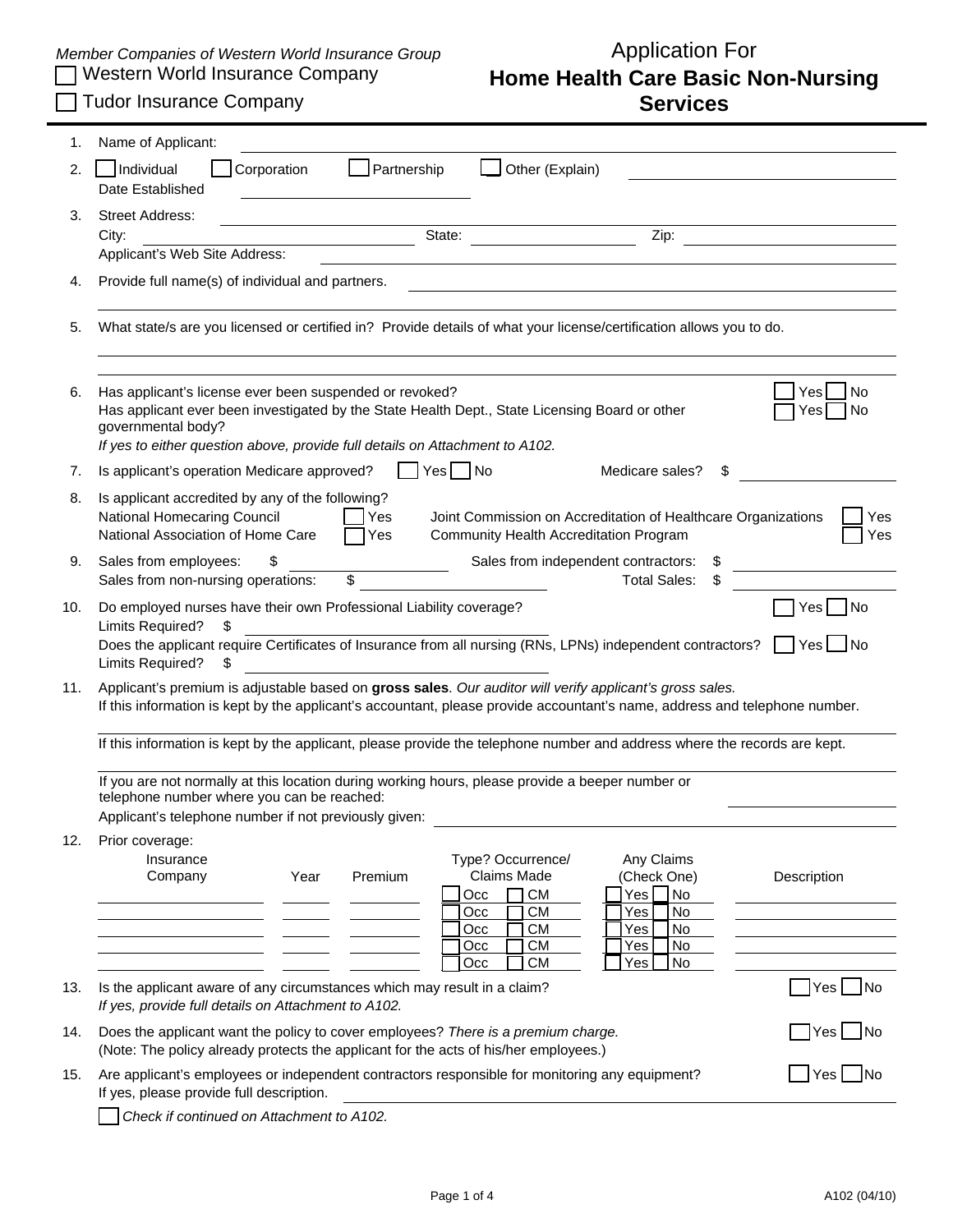| 16. | Are employees required to complete daily work reports?<br>Does applicant utilize a formal Quality Assurance/Risk Management program?<br>Does applicant conduct patient/client surveys?<br>Is there an informed consent process in place?<br>Are there written policies in place for:                                                                                                                             |                                                                                                                          |                                                                                                        |                                                                                         |                                                                           | Yes                                        | Yes $\Box$ No<br>$\Box$ No<br>Yes $\Box$ No<br>Yes $\Box$ No                                    |
|-----|------------------------------------------------------------------------------------------------------------------------------------------------------------------------------------------------------------------------------------------------------------------------------------------------------------------------------------------------------------------------------------------------------------------|--------------------------------------------------------------------------------------------------------------------------|--------------------------------------------------------------------------------------------------------|-----------------------------------------------------------------------------------------|---------------------------------------------------------------------------|--------------------------------------------|-------------------------------------------------------------------------------------------------|
|     | Drug administration procedures?<br>Emergencies in the field?<br>Employee training?<br>Food preparation?<br>Handling of complaints?<br>Medical equipment training?                                                                                                                                                                                                                                                | $\Box$ Yes $\Box$ No<br>$\Box$ No<br>$\Box$ Yes<br>No<br>Yes<br>No<br>Yes<br>No<br>Yes<br>$\Box$<br>$\Box$ Yes $\Box$ No | Patient acceptance?<br>Patient rights?<br>Physician orders?<br>Proper lifting?<br>Termination of Care? |                                                                                         | Reporting of suspected physical/sexual abuse?                             |                                            | □ Yes □ No<br>Yes $\Box$ No<br>Yes $\Box$ No<br>Yes $\Box$ No<br>Yes $\Box$ No<br>Yes $\Box$ No |
|     | If the answer to any question is no, refer risk to Company.                                                                                                                                                                                                                                                                                                                                                      |                                                                                                                          |                                                                                                        |                                                                                         |                                                                           |                                            |                                                                                                 |
| 17. | Please provide details of employed<br>or contracted personnel:<br>Aides/Homemaker Health Aides                                                                                                                                                                                                                                                                                                                   | Number<br>Employed                                                                                                       | Number<br>Contracted                                                                                   | Contractors<br>Ins. Limits<br>Required                                                  | Hospital                                                                  | Percentage working in:<br>Nursing<br>Home* | Home                                                                                            |
|     | LPN's<br>RN's<br>Home Companions<br><b>Certified Nursing Assistants</b><br>Others (Specify)                                                                                                                                                                                                                                                                                                                      |                                                                                                                          |                                                                                                        |                                                                                         |                                                                           |                                            |                                                                                                 |
|     | Percentage of Clients under 18 years of age?<br>* If yes, is contract with client for private duty work? $\Box$ Yes $\Box$ No If no, please explain on Attachment to A102.                                                                                                                                                                                                                                       | %                                                                                                                        |                                                                                                        |                                                                                         | Percentage of Clients over 65 years of age?                               | %                                          |                                                                                                 |
| 18. | Are the following background checks performed?<br>All prior employers?<br>All educational institutions?<br>Driver's license information?<br>Drug screening required?<br>Federal, State (if possible) and County<br>criminal record search?                                                                                                                                                                       | Yes<br>Yes<br>Yes<br>Yes<br>$Yes \Box No$                                                                                | ∏No<br>N <sub>o</sub><br><b>No</b><br>N <sub>o</sub>                                                   | Home telephone verification?<br>Residency information?<br>Sex offender registry search? | Professional licensing verification?<br>Social Security No. verification? | Yes<br>Yes                                 | 1No<br>Yes  <br>」No<br>]No<br>Yes $\n  o$<br>Yes $\Box$ No                                      |
|     | If the answer to any question is no, refer risk to Company.                                                                                                                                                                                                                                                                                                                                                      |                                                                                                                          |                                                                                                        |                                                                                         |                                                                           |                                            |                                                                                                 |
| 19. | Is 24 Hour Service provided?<br>  Yes<br>If Yes, is this Live-in?<br>$\Box$ No<br>Yes                                                                                                                                                                                                                                                                                                                            | $\blacksquare$ No<br>Shift Work? Yes                                                                                     | If Yes, Percent of Operations<br>N <sub>o</sub>                                                        |                                                                                         | %                                                                         |                                            |                                                                                                 |
| 20. | Please describe services performed by any other professionals.                                                                                                                                                                                                                                                                                                                                                   |                                                                                                                          |                                                                                                        |                                                                                         |                                                                           |                                            |                                                                                                 |
|     |                                                                                                                                                                                                                                                                                                                                                                                                                  |                                                                                                                          |                                                                                                        |                                                                                         |                                                                           |                                            |                                                                                                 |
|     | Check if continued on Attachment to A102.                                                                                                                                                                                                                                                                                                                                                                        |                                                                                                                          |                                                                                                        |                                                                                         |                                                                           |                                            |                                                                                                 |
| 21. | Please list any medical equipment applicant supplies to clients.                                                                                                                                                                                                                                                                                                                                                 |                                                                                                                          |                                                                                                        |                                                                                         |                                                                           |                                            |                                                                                                 |
| 22. | Does the applicant sell or rent equipment to clients?<br>If yes, complete Application A-17.                                                                                                                                                                                                                                                                                                                      |                                                                                                                          |                                                                                                        |                                                                                         |                                                                           |                                            | Yes   INo                                                                                       |
| 23. | Please provide details of licensing or certification needed for this operation.                                                                                                                                                                                                                                                                                                                                  |                                                                                                                          |                                                                                                        |                                                                                         |                                                                           |                                            |                                                                                                 |
|     | Check if continued on Attachment to A102.                                                                                                                                                                                                                                                                                                                                                                        |                                                                                                                          |                                                                                                        |                                                                                         |                                                                           |                                            |                                                                                                 |
| 24. | <b>Limits of Insurance Requested</b><br>General Aggregate Limit (Other than Products-Completed Operations)<br>Products-Completed Operations Aggregate Limit<br>Personal and Advertising Injury Limit<br>Each Occurrence Limit<br>Damage to Premises Rented to You (Up to \$100,000 limit available)<br>Medical Expense Limit (Up to \$5,000 limit available)<br>Each Professional Incident Limit (if applicable) |                                                                                                                          |                                                                                                        | \$<br>\$<br>\$<br>\$<br>\$<br>\$<br>\$                                                  |                                                                           | Any One (1) Premises<br>Any One (1) Person |                                                                                                 |
| 25. | Effective Dates Desired - From:                                                                                                                                                                                                                                                                                                                                                                                  |                                                                                                                          |                                                                                                        | To:                                                                                     |                                                                           |                                            |                                                                                                 |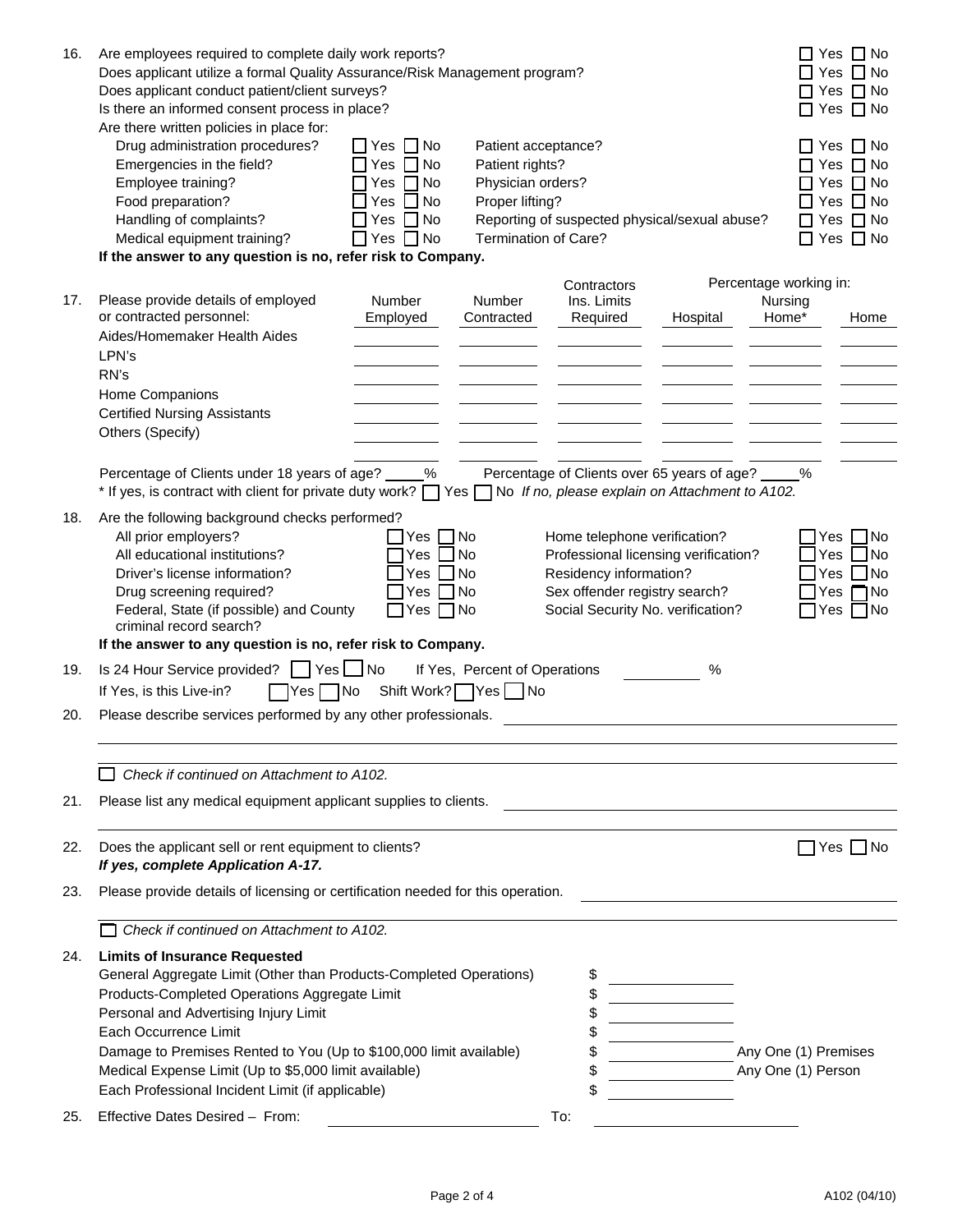|       | FOR SEXUAL MOLESTATION COVERAGE, PLEASE COMPLETE QUESTIONS 26. THROUGH 30.<br>\$25,000/50,000 limit is included at no additional charge. Higher limits are available for an additional premium charge<br>(see below). If sexual molestation coverage is not desired, please check here $\Box$ Coverage is NOT requested.                                                                                |                        |                                     |
|-------|---------------------------------------------------------------------------------------------------------------------------------------------------------------------------------------------------------------------------------------------------------------------------------------------------------------------------------------------------------------------------------------------------------|------------------------|-------------------------------------|
| 26.   | Has your facility had any incidents or claims brought against it for sexual molestation or any other<br>allegation of misconduct?<br>Please provide details:                                                                                                                                                                                                                                            |                        | $\Box$ Yes $\Box$ No                |
| 27.   | Has any facility that you have been associated with in the past ever had any incidents occur or<br>claims brought against it while you were there?<br>Describe:<br><u>and the state of the state of the state of the state of the state of the state of the state of the state of the state of the state of the state of the state of the state of the state of the state of the state of the state</u> |                        | IYesl INo                           |
| 28.   | Does your facility do background checks on all employees and volunteers?<br>Describe type of checks performed (prior employer, police, etc.):                                                                                                                                                                                                                                                           |                        | Yes <br>$\overline{\phantom{a}}$ No |
| 29.   | Are there written guidelines in place regarding sexual misconduct?<br>If NO, please explain:                                                                                                                                                                                                                                                                                                            |                        | │Yes │ │No                          |
| 30.   | Please check the limits you are requesting: \[325,000/50,000 - included<br>$$50,000/100,000$ $$100,000/300,000$ $$300,000/600,000$ $$500,000/1MM$                                                                                                                                                                                                                                                       |                        | \$1MM/2MM                           |
| 31.   | FOR HIRED AND NON-OWNED AUTO COVERAGE, PLEASE COMPLETE QUESTIONS 31. THROUGH 35.<br>What types of non-owned autos will be used in your business?                                                                                                                                                                                                                                                        |                        |                                     |
| 32.   | Total Number of Non-owned autos used in your business?                                                                                                                                                                                                                                                                                                                                                  |                        |                                     |
| 33.   | Do you require your employees to have their own insurance?<br>If YES, what are the minimum liability limits required?                                                                                                                                                                                                                                                                                   |                        | Yes   No                            |
| 34.   | Will you use Non-owned autos other than those owned by your employees?<br>If YES, describe relationship and use:                                                                                                                                                                                                                                                                                        |                        | Yes<br><b>No</b>                    |
| 35.   | Please check the limits you are requesting:<br>$$100,000$ $\Box$ \$300,000 $\Box$ \$500,000 $\Box$ \$1MM                                                                                                                                                                                                                                                                                                |                        |                                     |
|       | Applicant's Signature                                                                                                                                                                                                                                                                                                                                                                                   | Date                   |                                     |
| Title |                                                                                                                                                                                                                                                                                                                                                                                                         | <b>Producing Agent</b> |                                     |